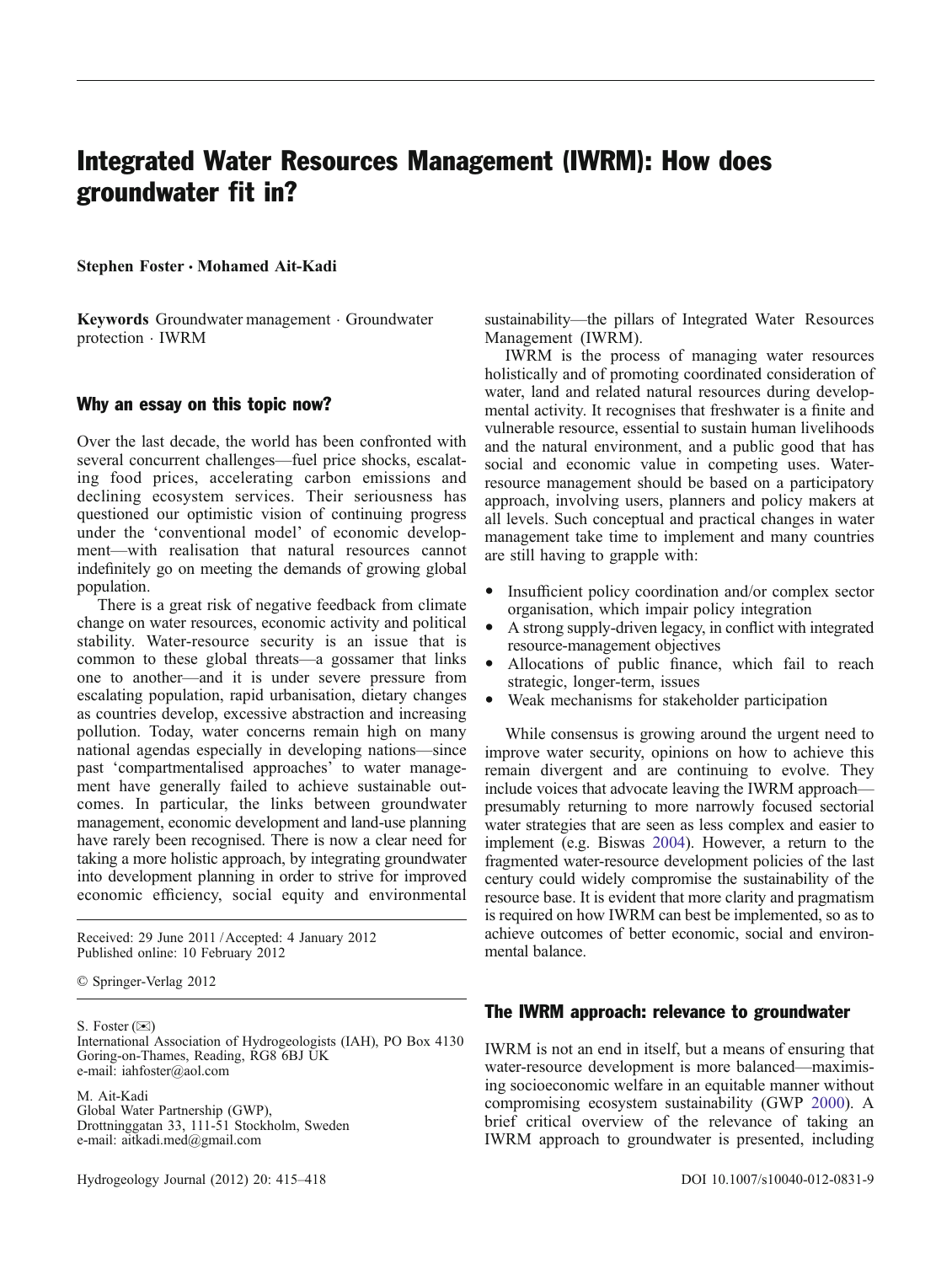an appraisal of the conceptual and practical difficulties sometimes encountered. Groundwater is a very widely distributed resource, and thus affected by a plethora of local users and polluters, whose behavior in turn is influenced by national policy affecting land and water use. Thus, mobilisation on improved groundwater management and protection needs to be multidisciplinary, strongly participatory and bridge across sectors. Therefore, at first sight, it is quintessentially an integral part of the IWRM process, and the axioms of IWRM are gaining increased acceptance by groundwater specialists.

IWRM is fully compatible with so-called 'adaptive management', in which provisional decisions and measures are taken based on best-available scientific evidence with full stakeholder consultation. Subsequent monitoring of social outcomes and aquifer responses (coupled with numerical modelling) are used to adapt the management plan according to evolving circumstances. This approach is highly appropriate for groundwater, given the limited information on, and scientific uncertainty often associated with, this resource.

The critical importance of the nexus between groundwater and agricultural policy, urban infrastructure and energy consumption has to be stressed, since without integrated vision and action at these interfaces, the major challenge of groundwater-resource sustainability cannot be effectively addressed (Garduno and Foster [2010;](#page-3-0) Foster et al. [2010\)](#page-3-0). Irrigated agriculture has widely become the major user and predominant consumer of groundwater, and questions of resource sustainability and irreversible degradation are arising, which lead to a number of key cross-sector policy issues:

- Role of irrigation technology improvements: desirable from the standpoints of energy savings and water productivity, but not comparable to equivalent groundwater-resource savings, unless accompanied by parallel measures
- & Influence of rural energy policy: flat-rate electricity tariffs for irrigation waterwells provide zero incentive to constrain groundwater pumping, but the effect of modest subsidies may be less counterproductive
- & Impact of intensive agricultural cropping: where the key to improved groundwater recharge quality lies in

negotiations and trade-offs which reduce land areas under intensive cultivation and/or use of certain agrochemicals in vulnerable zones

Likewise, urbanisation has an intimate relation with groundwater, with both the land-use interface and sanitation nexus being especially critical. Without improved metropolitan and municipal planning based on an integrated vision, the problems arising often turn out to be highly persistent and very costly.

### The issue of scale: an important conceptual challenge

Groundwater and surface water are intimately linked with aquifer discharge to surface-water bodies or recharge from them, depending on local conditions. However, while river systems are flow-dominated, most aquifers are characterised by large storage (stocks) and much lower flux (flow rates) with the implication that for groundwater:

- & Upstream-downstream considerations neither predominate nor are necessarily fixed
- The storage buffer makes it is easier to accommodate uncertainty in management decision-making and the cost of applying the 'precautionary principle'
- & Management and protection actions, of necessity, must cover a wide scale range

The river basin is the fundamental spatial unit for application of the IWRM process; however, this has to be reconciled with the fact that groundwater bodies, defined by hydrogeological criteria, are the appropriate spatial framework within which to address groundwater management and protection (Garduno et al [2006\)](#page-3-0). Thus, some specific hydrogeological settings will require a modified approach (Table 1):

• For 'Hydrogeological Condition C', it may be preferable to work primarily with the groundwater system and not the river basin.

Table 1 Hydrologically consistent approach to reconciling river basin catchments with groundwater bodies for integrated water-resources management

| Hydrogeological condition                                                                         | Water-resource management implications                                                                                                                                                                                                                                                |
|---------------------------------------------------------------------------------------------------|---------------------------------------------------------------------------------------------------------------------------------------------------------------------------------------------------------------------------------------------------------------------------------------|
| A. Important aquifers of limited extent compared to<br>river basin in either humid or arid region | Independent local groundwater-management plans required, but these should<br>recognise that aquifer recharge may result from upstream riverflow, and<br>downstream baseflow will often be dependent on aquifer discharge                                                              |
| B. River basin underlain by extensive shallow aquifer<br>system                                   | Surface-water/groundwater relations (and their management) require fully<br>integrated appraisal to avoid double resource-accounting and various<br>problems (including salt mobilisation on land clearance, soil water logging<br>and salinisation from irrigated agriculture, etc.) |
| C. Extensive deep aquifer systems in arid regions                                                 | Groundwater flow system dominates: there is little permanent surface water and,<br>thus, it is not helpful to adopt a river-basin approach                                                                                                                                            |
| D. Minor aquifers of shallow depth and patchy<br>distribution predominate                         | Limited groundwater interaction with river basin and (despite socioeconomic<br>importance of minor aquifers for rural water supply) integrated groundwater/<br>surface-water planning and management is not really essential                                                          |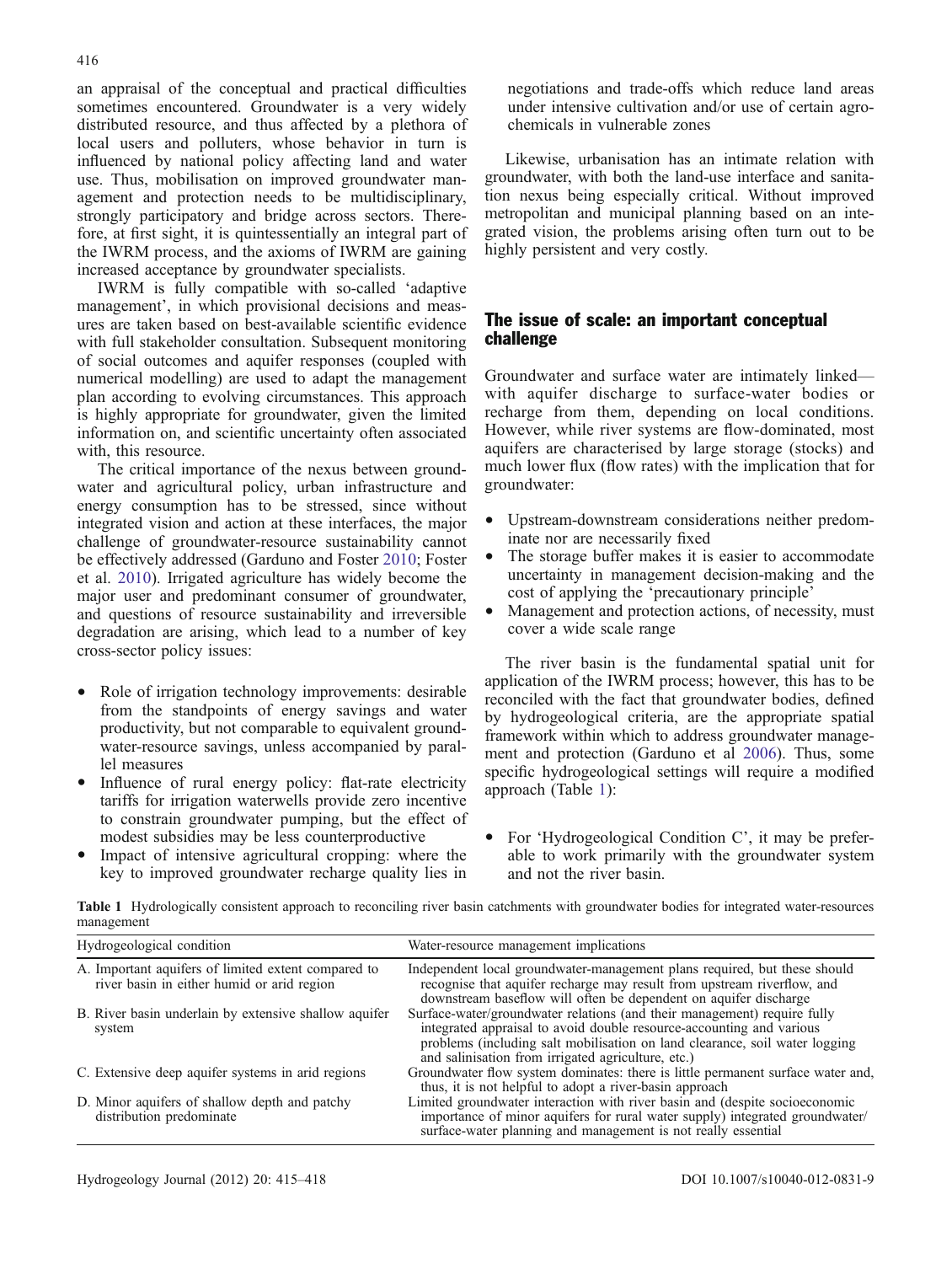& For 'Hydrogeological Conditions A and D', decentralisation of IWRM operations to component groundwater bodies is favoured, which in many ways is comparable to the nested (polycentric) approach advocated by Lankford and Hepworth ([2010\)](#page-3-0).

The Global Water Partnership (GWP) has issued guidelines for National IWRM Plans and on the practical steps needed for implementation (GWP [2004\)](#page-3-0). These constitute the basis of what is recommended here for groundwater, essentially developing and aggregating specific groundwater-body management plans as the hydrological realities dictate. Successful management also requires a much more integrated approach to:

- & The land–water management interface in the interest of conserving groundwater recharge and quality
- Spatial allocation of resources to different uses (including ecosystems) than is usually attempted in river basin management

### Other potential impediments to groundwater integration

There is an emerging concern in some countries that the major effort required on IWRM promotion, which involves thinking at the basin scale and decentralising the water administration, is spreading (the often-limited) hydrogeological expertise too thinly and acting as a diversion from vital infrastructure development (urban and rural water-supply improvement). This is not the fault of the IWRM process as such, but the need for a pragmatic approach to conserve critical mass under experienced leadership needs to be recognised where professional capacity is very limited.

It must also be recognised that incorporating groundwater into IWRM plans has encountered some impediments given that:

- & Many senior water-resource managers who are putting IWRM principles into practice, have a limited grasp of groundwater scales, dynamics and vulnerabilities.
- Most hydrogeologists, who understand groundwater dynamics, 'up-gradient linkages' and 'down-gradient dependencies', tend not to focus on the socioeconomic drivers of resource use and pollution load nor on the institutional framework for addressing land-use and water management.
- There is a question mark in some peoples mind as to whether IWRM can reach sufficiently down the social scale, recognising that in numerous developing nations, and some industrialised countries, much groundwater-resource abstraction is concentrated in the 'informal sector' (as a result of very large numbers of small-scale users that in reality are at best unregulated or at worst illegal).

In the application of IWRM to groundwater, certain misconceptions are often encountered and need to be addressed:

- & Resource deficits can be met by supply-side measures alone: when in reality measures to control demand will always be necessary because aquifer-recharge enhancement is likely otherwise to stimulate increased groundwater abstraction
- Groundwater-resource replenishment is always assured: whereas, in reality, large abstractions from weakly recharged or non-renewable aquifers are quite widely occurring without corresponding high-level resource planning, enhanced management and major socioeconomic returns (Foster and Loucks [2006](#page-3-0))

However, not withstanding these impediments and misconceptions, IWRM reforms remain the key to achieving balanced and sustainable water-resource allocations—and as such their implementation deserves political and technical reinforcement.

## A pragmatic framework for integrated action

When trying to promote groundwater-resource sustainability, experience demonstrates there is no simple blueprint for action due to intrinsic variability of:

- The hydrogeologic setting of the resource, which tends both to define the nature and scale of the problem and to constrain the solution
- The socioeconomic context of resource utilisation: it being different to manage a few large abstractions from controlling a very large number of small users.

Thus, an interdisciplinary pragmatic framework for the definition of groundwater-management plans (Garduno and Foster [2010\)](#page-3-0) has been devised (Fig. [1\)](#page-3-0), using local hydrogeological realities and resource-use dynamics to identify an appropriate mix of:

- & Local institutional arrangements: with an empowered government agency facilitating community awareness and participation, and, where appropriate, selfregulation
- Finance and implementation of technical demand-side and supply-side measures
- Macro-policy modifications: to constrain groundwater demand
- Enhanced resource administration and targeted use regulation

Groundwater-quality protection should follow a comparable strategy comprising the systematic assessment of groundwater-pollution hazard (based on mapping of aquifer-pollution vulnerability and subsurface contaminant loads) and definition of a 'groundwater protection plan' (to reduce this hazard in